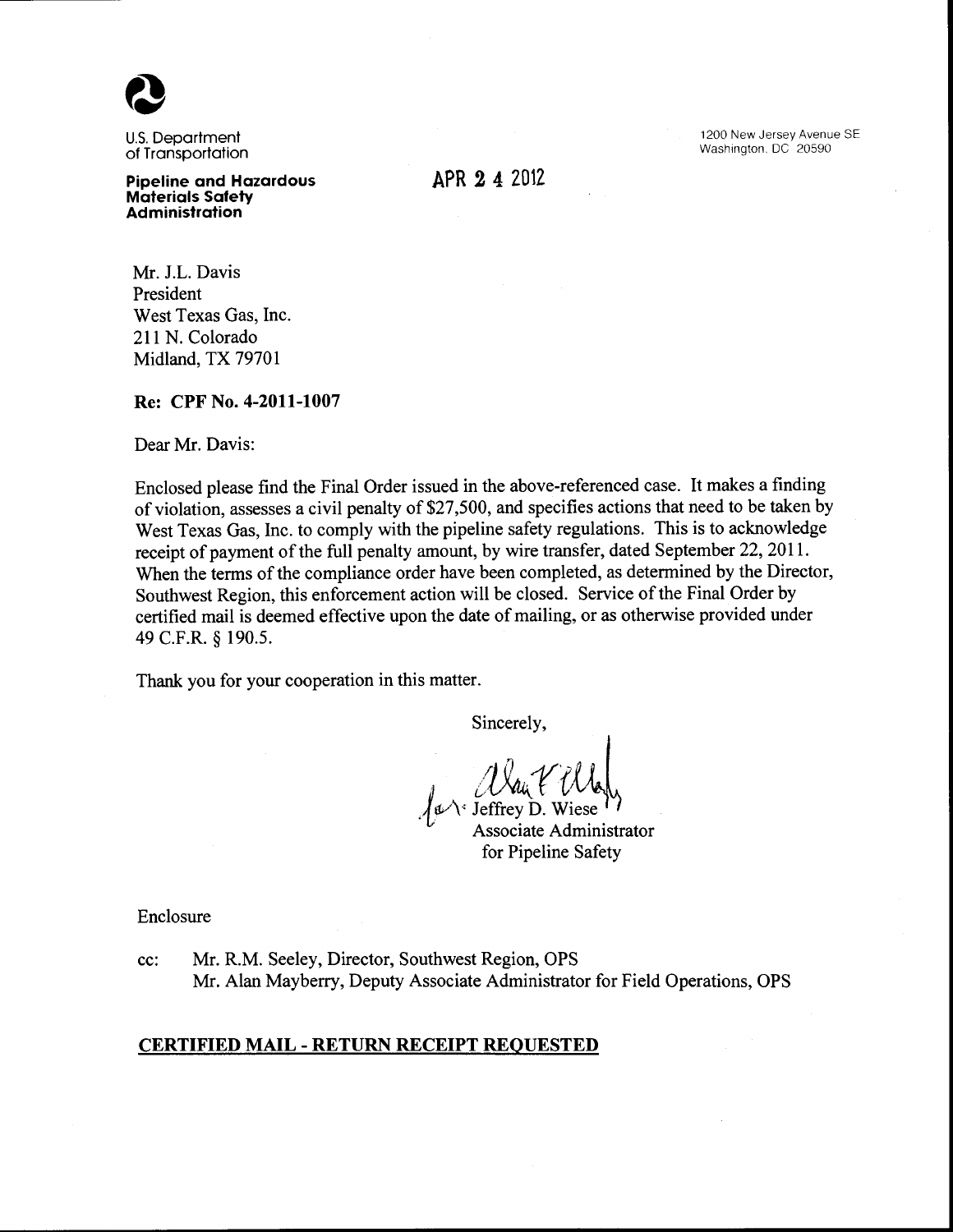# U.S. **DEPARTMENT OF TRANSPORTATION PIPELINE AND HAZARDOUS MATERIALS SAFETY ADMINISTRATION OFFICE OF PIPELINE SAFETY WASHINGTON, D.C. 20590**

) ) ) ) ) )

**In the Matter of** 

West Texas Gas, Inc., 2011-1007 **CPF No. 4-2011-1007** 

**Respondent.** 

### **FINAL ORDER**

From June 21-22 and August 30- September 2, 2010, pursuant to 49 U.S.C. § 60117, a representative of the Pipeline and Hazardous Materials Safety Administration (PHMSA), Office of Pipeline Safety (OPS), conducted on-site pipeline safety inspections of the facilities and records of West Texas Gas, Inc. (West Texas or Respondent) in Amarillo, Texas. Respondent's system is composed of 532 miles of interstate and 1,058 miles of intrastate natural gas pipelines in Texas and the Oklahoma Panhandle region.<sup>1</sup>

As a result of the inspection, the Director, Southwest Region, OPS (Director), issued to Respondent, by letter dated August 22, 2011, a Notice of Probable Violation, Proposed Civil Penalty, and Proposed Compliance Order (Notice). In accordance with 49 C.F.R. § 190.207, the Notice proposed finding that West Texas violated 49 C.F.R. §192.935 and proposed assessing a civil penalty of\$27,500 for the alleged violation. The Notice also proposed ordering Respondent to take certain measures to correct the alleged violation.

West Texas responded to the Notice by letter dated September 22,2011. Respondent did not contest the Notice. However, it stated that while West Texas had paid the civil penalty, in doing so it did not admit guilt or waive any of its rights or defenses to the alleged violation.

## **FINDING OF VIOLATION**

In its Response, West Texas did not contest the allegation in the Notice that it violated 49 C.F.R. Part 192.935, as follows:

**Item 1:** The Notice alleged that Respondent violated 49 C.F.R. § 192.935, which states in relevant part:

> § **192.935 What additional preventive and mitigative measures must an operator take?**

(a) *General requirements.* An operator must take additional

Pipeline Safety Violation Report (PSVR), at 1, 8/22/2011.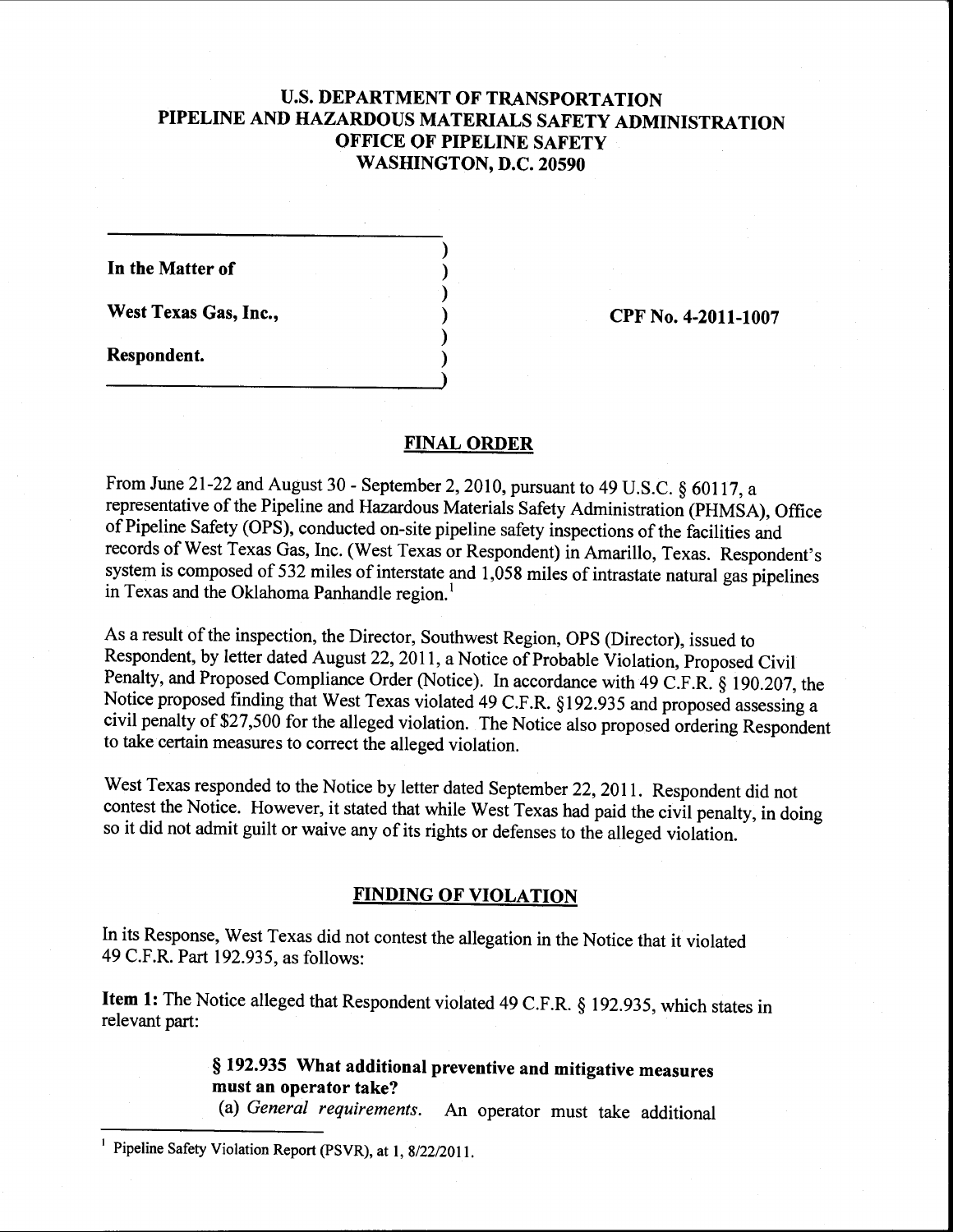measures beyond those already required by Part 192 to prevent a pipeline failure and to mitigate the consequences of a pipeline failure in a high consequence area. An operator must base the additional measures on the threats the operator has identified to each pipeline segment. *(See* §192.917) An operator must conduct, in accordance with one of the risk assessment approaches in ASME/ANSI B31.8S (incorporated by reference, *see* §192.7), section 5, a risk analysis of its pipeline to identify additional measures to protect the high consequence area and enhance public safety. Such additional measures include, but are not limited to, installing Automatic Shut-off Valves or Remote Control Valves, installing computerized monitoring and leak detection systems, replacing pipe segments with pipe of heavier wall thickness, providing additional training to personnel on response procedures, conducting drills with local emergency responders and implementing additional inspection and maintenance programs.

The Notice alleged that Respondent violated 49 C.F.R. § 192.935(a) by failing to conduct a risk analysis of its pipeline, in accordance with one of the risk assessment approaches in ASME/ANSI B31.8S, to identify additional measures to protect high consequence areas and enhance public safety. Specifically, the Notice alleged that West Texas was unable to identify any measures or actions that it took to satisfy Article 10, "Identification of Preventative and Mitigation Measures" of its integrity management plan.

In order to comply with the requirements outlined in 49 C.F.R. § 192.935(a), Respondent's Integrity Management Program requires completion of Appendix E, "Preventative and Mitigative Measures Evaluation Form," which documents the decision process and implementation schedule for certain preventative and mitigative (P&M) measures. At the time of inspection, West Texas was unable to either identify completed P&M measures or produce any completed Appendix E forms indicating compliance with its own procedure.

Respondent did not contest this allegation of violation.

Accordingly, based upon a review of all of the evidence, I find that Respondent violated 49 C.F.R. § 192.935(a) by failing to conduct a risk analysis of its pipeline to identify additional measures to protect high consequence areas and enhance public safety, as required by Appendix E and its integrity management plan.

This finding of violation will be considered a prior offense in any subsequent enforcement action taken against Respondent.

#### **ASSESSMENT OF PENALTY**

**Item 1:** The Notice proposed a civil penalty of \$27,500 for Respondent's violation of 49 C.F.R. § 192.935(a), for failing to conduct a risk analysis of its pipeline, as required by its integrity management program. West Texas did not contest the allegation of violation. This regulation requires an operator to take P&M measures in order to reduce the potential consequences arising from pipeline failures in high consequence areas. High consequence areas